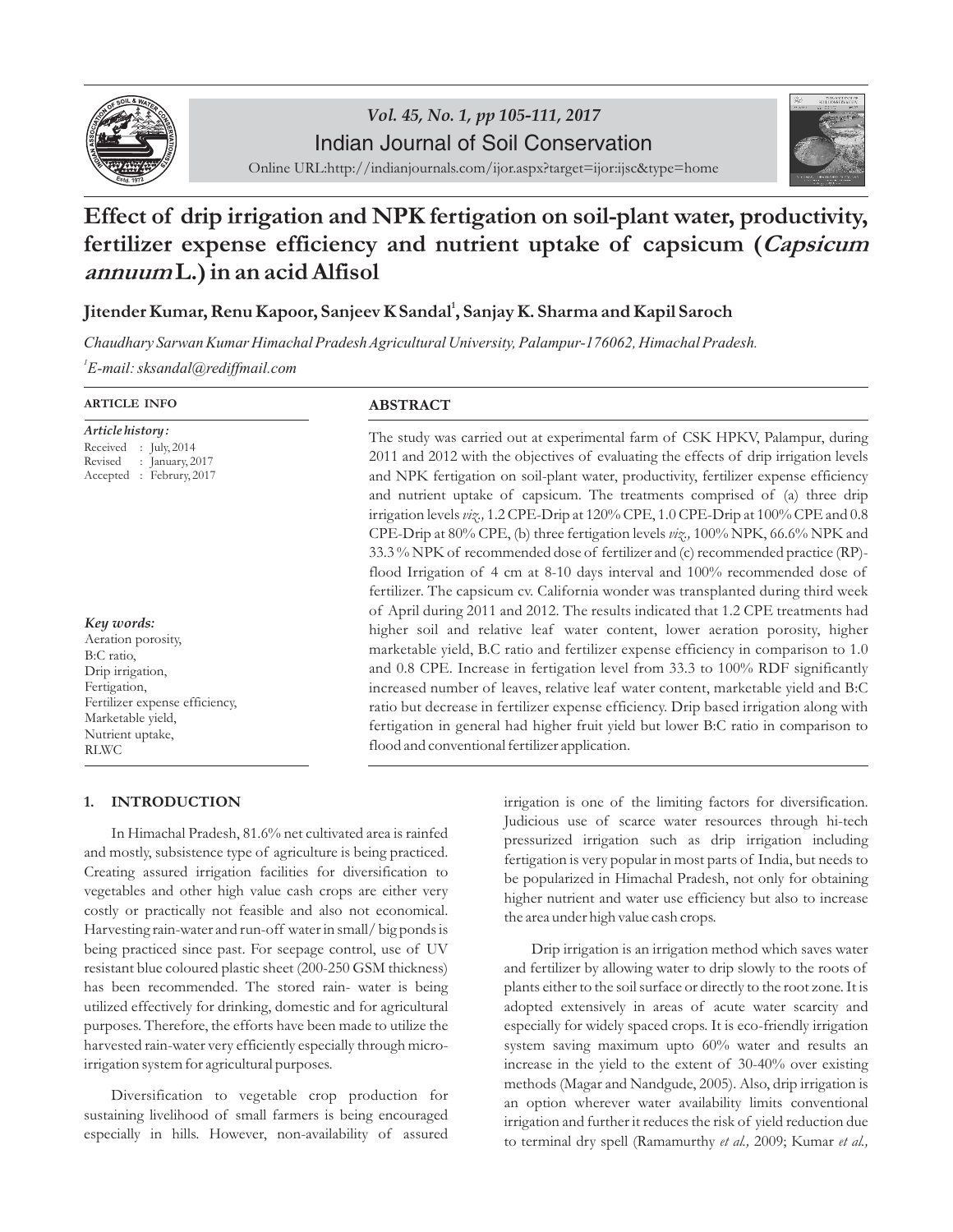*2012 ). Moreover, this system recharges the root-zone and maintains the uniformity of seed-zone moisture throughout the planting area for a longer period as compared to conventional method of irrigation. Drip irrigation added with fertilizers through fertigation reduces the wastage of water and fertilizers especially nitrogenous and subsequently optimizes the nutrient use by applying them at critical stages*  and proper place and time, which finally increase water and *nutrients use efficiency. The availability of N, P and K nutrient was found to be higher in root zone area of drip fertigated plots (Sathya et al., 2008).*

*Capsicum (Capsicum annuum L.) is an important crop grown in almost all parts of Himachal Pradesh. The fruit of capsicum is a rich source of vitamin C ranging from 150-180 -1 mg 100 g and vitamin A, constituting up to 12% of total pigment content. It has become a very important crop due to its demand in the pharmaceutical industries on account of its medicinal values. It also contains appreciable amount of protein, calcium, thiamine, riboflavin and niacin. It has some medicinal properties and is used in treatment of dropsy, colic, toothache and cholera. The plant requires good and precise*  amount of water for higher yield and quality (Mahajan *et al.*, *2007) hence, provides a scope of drip based irrigation scheduling for precise application of water and nutrients to the crop. The present investigation was carried out with the objectives of evaluating the effects of drip irrigation levels and NPK fertigation on soil and plant water retention, productivity, fertilizer expense efficiency and nutrient uptake.*

#### *2. MATERIALS AND METHODS*

*A field experiment was conducted at the experimental farm of CSK Himachal Pradesh Krishi Vishvavidyalaya, Palampur, during 2011 and 2012. The area lies in Palam Valley 0 0 (32.6 N latitude and 76.3 E longitude) at an elevation of 1290 m above msl of Kangra district of Himachal Pradesh and represents the mid hills sub humid agro climatic zone of Himachal Pradesh in North Western Himalayas. The soil of the experiment field is silty clay loam and rich in clay content with accumulation of sesquioxides. Taxonomically, the soils are classified as Alfisols-Typic Hapludalf (Verma, 1979). The -1 soil was low in available N (220.2 kg ha ), high in available P*   $(48.1 \text{ kg ha}^{-1})$  and medium in available K  $(270.2 \text{ kg ha}^{-1})$  with *soil pH 5.8. At 33 and 1500 kPa tensions, the soil retained 3 -3 around 0.31 and 0.16 m m moisture.*

*The experiment was laid out in factorial randomized*  block design with ten treatments replicated thrice. The *treatments comprised of (a) Three drip irrigation levels viz., 1.2 CPE-Drip at 120% of cumulative pan evaporation (CPE), 1.0 CPE-Drip at 100 % of CPE and 0.8 CPE-Drip at 80% CPE, (b) Three fertigation levels viz., 100% NPK, 66.6% NPK and 33.3% NPK of recommended dose of fertilizer and (c) Recommended practices (RP) - flood irrigation of 4 cm at* 

*8-10 days interval and 100% recommended dose of fertilizer. The capsicum cv. California wonder wastransplanted during third week of April 2011 and 2012, at 60 x 45 cm spacing in 5 2 x 2 m (10 m ) plots. Raised plots were laid out as per the plan before transplanting.*

*The fertilizer doses were calculated by decreasing/ increasing the recommended dose of fertilizer (100:75:55) based on soil test values. Since, available N was in low range, the dose was increased by 25%, K dose remain unchanged; whereas available P was in high range, hence P dose was decreased by 25% (125:56:55). In fertigation treatments, the NPK fertilizer doses calculated as per treatment were applied in ten equal splits at 8-10 days interval through fertigation. The water soluble fertilizers viz., urea, 19:19:19 and 0:0:50 were used. In control half of N and whole of P and K were given basal and the remaining N was given in two equal splits, at 30 and 75 Day After Transplanting (DAT).*

*The drip irrigation system was installed in all experimental plots except (recommended package) control plots where flood irrigation was given. The drip lines at spacing of 45 cm (laterals) x 30 cm (drippers) were laid with valves provided on each lateral. A total of 64 drippers were 2 available for irrigation in 10 m plot. The water source for drip irrigation was from a poly-lined farm pond located near the experimental site and water was lifted using 2 hp electric pumps. The average discharge rate from each -1 dripper was 2.30 L h . A venturi system was provided near the electric pumping unit for fertigation with average -1 discharge rate of about 1 L min .*

*In drip irrigation treatments, drip system was operated daily for 30 minutes for initial 20 days. The scheduling of irrigation was done according to treatments, commencing from 20 days after transplanting. The averaged pan evaporation data (2006 to 2011) were used to determine the amount of water to be given at the rate of 0.8, 1.0 and 1.2 Cumulative Pan Evaporation (CPE). The drip irrigation was given at 2 days interval. The irrigations of 40 mm depth were given to 'RP' treatment at 2-3 days interval in the beginning and thereafter at 8-10 days intervals after 20 days of transplanting as per treatment throughout crop growth period.*

*The soil water content at 0-0.075, 0.075-0.15 and 0.15- 0.30 m depths were determined by thermo gravimetric method at 50 DAT one day after irrigation. Volumetric water content (θ) for different depths was calculated by multiplying the gravimetric water content (w/w basis) with pre determined bulk density for that depth (Hillel, 1982). The aeration porosity was calculated by determining relation of air to water content on a particular day by the following equation (Rattan, 2009).*

$$
fa\;(^{0}\!/\!o) = (f - \theta)
$$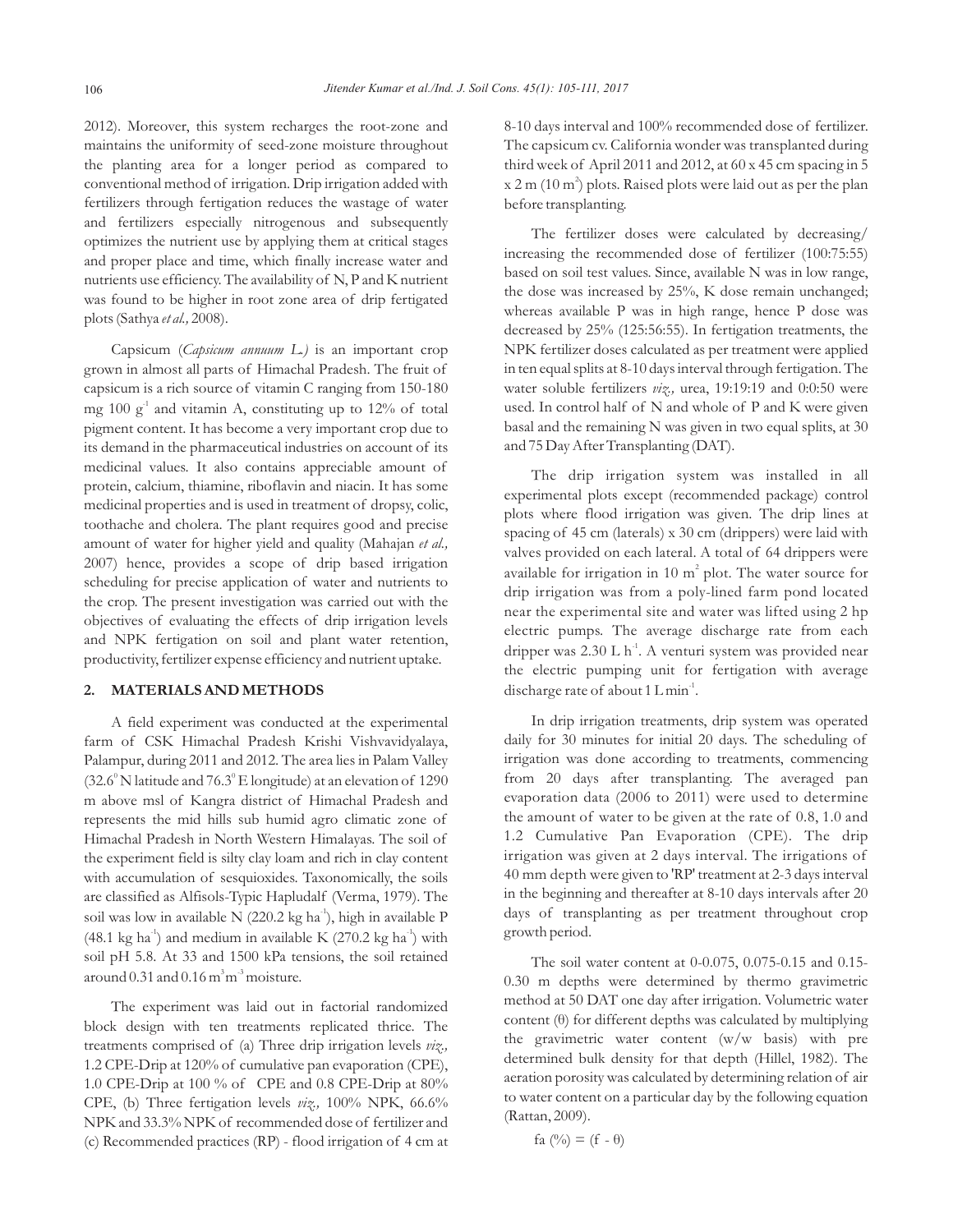*Where, 'f<sub>s</sub>'* is the aeration porosity (%) and ' $\theta$ ' is volumetric wetness (%). The number of leaves plant<sup>1</sup> was counted in *randomly selected five plants at 50 DAT.*

*The Relative Leaf Water Content (RLWC) was determined at 50 DAT during 0700 h and 1400 h and was calculated by the method given by Weatherly (1950) as:*

RLWC = 
$$
\frac{\text{Fresh weight - Over dry weight}}{\text{Fully turgid - Over dry weight}} \times 100
$$

*The fresh marketable yield of capsicum was recorded at -1 harvest expressed in Mg ha . The fertilizer expense efficiency was computed as described by Veeranna et al. (2001).*

$$
FEE (kg ha-1) = \frac{Oven dried fruit yield (kg ha-1)}{Toal quantity of nutrient applied (kg ha-1)}
$$

*The uptake of nitrogen, phosphorus and potassium in fruit and stover were calculated using the following formula (Pomares and Pratt, 1987).*

Nutrient uptake  $(kg ha<sup>-1</sup>) =$  Nutrient concentration x oven *-1 dried biomass (kg ha ).* 

# *Table: 1*

#### *Weekly rainfall and monthly evaporation (mm) during capsicum period growth*

### *'θ' 3. RESULTS AND DISCUSSION*

#### *Rainfall and Evaporation*

*The rainfall distribution and evaporation during growth period of capsicum for the year 2011 and 2012 are given in Table 1. The data indicated that less amount of rainfall was received during the month of April and May under both the study years and increased from June onwards with the onset of monsoon and highest amount of rainfall was received in the month of August during both the years (872.2 and 843.5 mm). The highest evaporation rate was recorded in the month of May during both the years and daily evaporation rate -1 ranged from 5.8-1.8 and 8.3-1.4 mm day from May to August during both the study years.*

#### *Soil Water Content and Aeration Porosity*

*The soil water content (θ) and aeration porosity determined at 24 and 50 DAT (before onset of monsoon) is given in Table 2. The data indicated that the soil water content increased from 0.8 CPE to 1.2 CPE irrigation levels and also with increasing depth from 0-0.075 to 0.15- 0.30 m. There was uniform distribution of soil water among different* soil layers in  $I_{0.8}$ ,  $I_{1.0}$  and  $I_{1.2}$  whereas,  $I_{\text{rec}}$  had lowest

| Week                                          |         |           | 2011       |           |            |           |         | 2012       |            |            |
|-----------------------------------------------|---------|-----------|------------|-----------|------------|-----------|---------|------------|------------|------------|
|                                               | April   | May       | lune       | July      | Aug        | April     | May     | lune       | July       | Aug        |
| Week I $(1-7 \text{ Days})$                   | 2(1)    | 11.4(4)   | 40.6 $(3)$ | 97.0(5)   | 141.2(7)   | 3.6(1)    | 0(0)    | 0.5(2)     | 152.6(4)   | 272.0(6)   |
| Week II $(8-14 \text{ Days})$                 | 8.6(4)  | 1.2(1)    | 96(5)      | 83.6 (5)  | 397.8(7)   | 17.6(4)   | 34.0(1) | 1.8(1)     | 103.8(7)   | 127.0(5)   |
| Week III $(15-21 \text{ Days})$               | 80.0(4) | 2.8(2)    | 57(4)      | 86.4(7)   | 178.4(7)   | 8.8(3)    | 0.6(1)  | 0(0)       | 71.8(4)    | 243.7(6)   |
| Week IV $(22-28 \text{ Days})$                | 0(0)    | 97.2(4)   | 140.6(6)   | 190.2(6)  | 133.2(7)   | 27.2(4)   | 0.6(1)  | 42.2(3)    | 301.8(6)   | 182.0(6)   |
| Week V (29-30/31 Days)                        | 0(0)    | 5.8 $(3)$ | 55.4 $(2)$ | 25.8(2)   | 21.6(2)    | 0(0)      | 0(0)    | 14.8 $(1)$ | 120.6(3)   | 18.8(2)    |
| Total monthly rainfall (mm)                   | 90.7(9) | 120.4(14) | 389.6 (20) | 483.0(25) | 872.2 (30) | 57.2 (12) | 35.2(3) | 59.3 $(7)$ | 750.6 (24) | 843.5 (25) |
| Monthly evaporation (mm)                      | 134.3   | 179.9     | 99.4       | 80.5      | 57.3       | 137.2     | 249.4   | 243.4      | 85.0       | 44.6       |
| Daily evaporation rate (mm $d^{\prime}$ ) 4.5 |         | 5.8       | 3.3        | 2.6       | 1.8        | 4.6       | 8.3     | 8.1        | 2.7        | 1.4        |

*Values in parentheses indicate number of rainy days*

#### *Table: 2 Effect of drip based irrigation scheduling on soil water content and aeration porosity at 24 & 50 DAT*

| Drip based irrigation | Soil depth (m) | Soil water content $(\%)$ |          |        |        |        | Aeration porosity $(\%)$ |        |        |  |  |
|-----------------------|----------------|---------------------------|----------|--------|--------|--------|--------------------------|--------|--------|--|--|
|                       |                |                           | 2011     | 2012   |        |        | 2011                     |        | 2012   |  |  |
|                       |                | 24 DAT                    | $50$ DAT | 24 DAT | 50 DAT | 24 DAT | $50$ DAT                 | 24 DAT | 50 DAT |  |  |
| $0.8$ CPE             | $0 - 0.075$    | 24.0                      | 25.1     | 24.0   | 26.3   | 28.0   | 26.8                     | 28.0   | 25.6   |  |  |
|                       | $0.075 - 0.15$ | 26.0                      | 26.2     | 29.0   | 28.1   | 25.6   | 25.6                     | 23.2   | 24.4   |  |  |
|                       | $0.15 - 0.30$  | 32.0                      | 31.2     | 32.0   | 30.2   | 17.3   | 17.8                     | 17.2   | 19.1   |  |  |
| 1.0 CPE               | $0 - 0.075$    | 27.0                      | 26.4     | 25.0   | 28.1   | 25.0   | 25.6                     | 26.8   | 24.4   |  |  |
|                       | $0.075 - 0.15$ | 29.0                      | 28.2     | 30.0   | 30.2   | 23.2   | 24.4                     | 22.0   | 22.0   |  |  |
|                       | $0.15 - 0.30$  | 35.0                      | 33.2     | 35.0   | 36.3   | 13.9   | 16.5                     | 13.9   | 12.6   |  |  |
| <b>1.2 CPE</b>        | $0 - 0.075$    | 28.0                      | 28.1     | 29.0   | 30.2   | 24.4   | 24.4                     | 23.2   | 22.0   |  |  |
|                       | $0.075 - 0.15$ | 31.0                      | 30.4     | 32.0   | 35.1   | 20.8   | 22.0                     | 19.6   | 17.2   |  |  |
|                       | $0.15 - 0.30$  | 38.0                      | 39.1     | 38.0   | 39.1   | 11.3   | 10.0                     | 11.3   | 10.0   |  |  |
| RP                    | $0 - 0.075$    | 19.0                      | 17.5     | 20.0   | 20.5   | 32.8   | 35.2                     | 31.6   | 31.6   |  |  |
|                       | $0.075 - 0.15$ | 22.0                      | 18.2     | 23.0   | 20.4   | 30.4   | 34.0                     | 29.2   | 31.6   |  |  |
|                       | $0.15 - 0.30$  | 25.0                      | 27.3     | 29.0   | 27.1   | 24.3   | 21.7                     | 20.4   | 21.7   |  |  |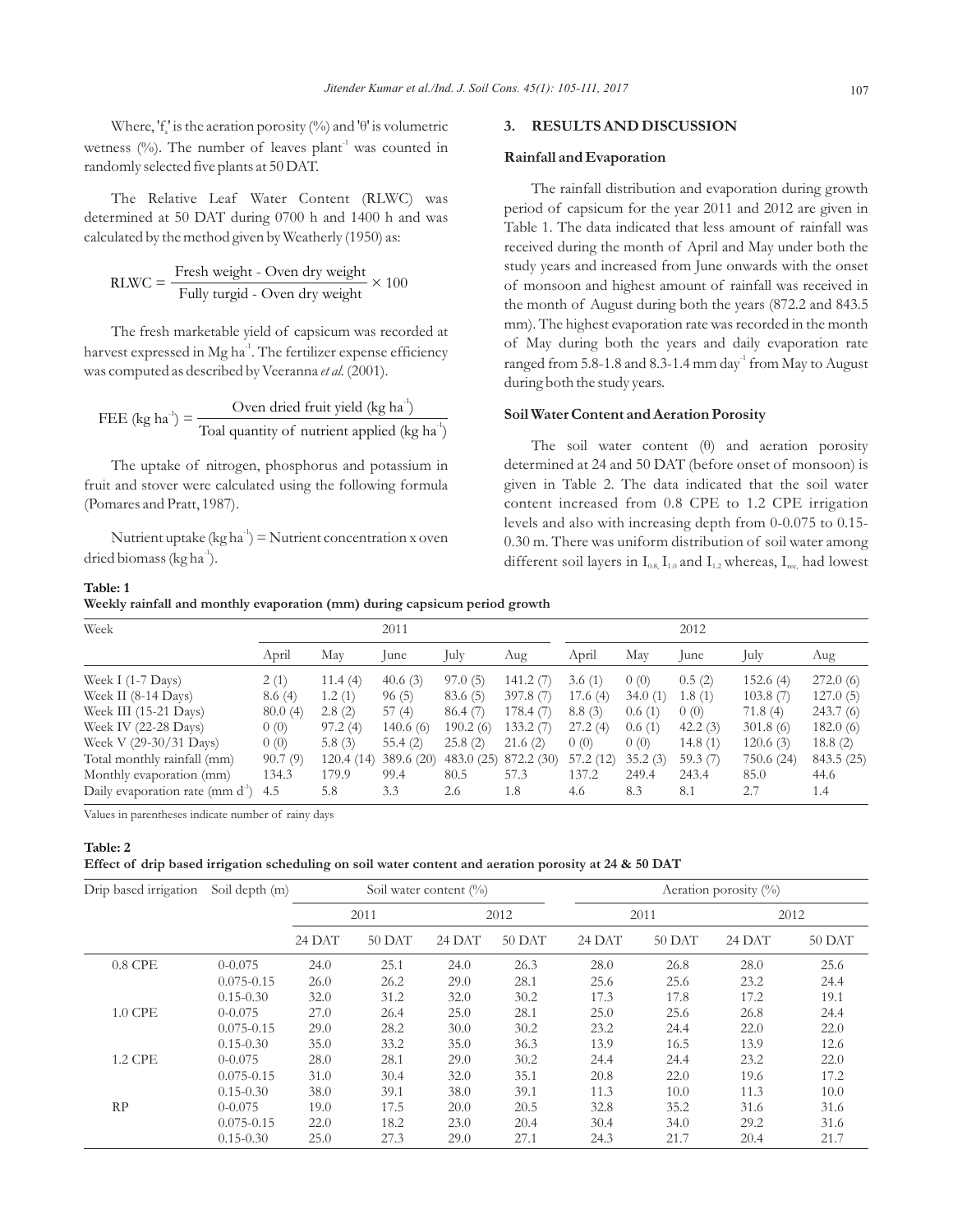*soil moisture content in comparison to other drip treatments. The aeration porosity decreased correspondingly with irrigation levels and with soil depths. In treatment 1.2 CPE, where 20% water higher than the cumulative evaporation was applied, the aeration porosity in the sub surface layer reached to 10% i.e. the critical limit. In general, the higher soil water content was recorded under drip irrigation treatments in comparison to recommended practice (irrigation at weekly interval) due to periodical application of irrigation in drip treatments at 2 days interval. Ponnuswamy and Santhi (1998) reported that more water penetrated into the deeper layers in drip system of irrigation and the crop utilized the water very effectively.*

#### *-1 Number of Leaves Plant*

*Table: 3* 

*The data pertaining to the effect of drip irrigation and fertigation on number of leaves and relative leaf water content at 50 DAT is given in Table 3. The numbers of leaves per plant*  recorded with 1.2 CPE was significantly higher over 1.0 and *0.8 CPE during both the study years. The number of leaves per plant was higher under 1.2 CPE due to application of more quantity of water indicating higher soil moisture availability in comparison to 0.8 CPE. Similar findings were also reported by Antony and Singandhupe (2004). They found that the plants grown under drip irrigation had more number of leaves and plant heights compared to that of surface irrigated plants.*

*Under both the study years among fertigtion treatments, the number of leaves recorded in 100% NPK was significantly superior over 66.6% NPK and 33.3% NPK. -1 The higher number of leaves plant in 100% NPK treatment was due to the application of recommended doses of fertilizer with fertigation technique in comparison to treatments where 66.6 and 33.3% fertilizer doses were* *applied. The number of leaves per plant under 'RP' vs 'others' was notsignificant during both the study years.*

#### *Relative Leaf Water Content (RLWC)*

*A significant increase in relative leaf water content (RLWC) was recorded with increasing quantity of irrigation (Table 3). During both the study years, the RLWC was significantly higher under 1.2 CPE compared to 1.0 and 0.8 CPE at 0700 h and 1400 h, respectively. The RLWC decreased*  with decrease in irrigation amount from  $I_{1,2}$  to  $I_{0,8}$  leading to *proportional decrease in quantity of available water in soil.*  The RLWC however, in all the fertigation treatments were *statistically at par with each other during both the years. The RLWC under 'others' treatment was significantly higher over*  'RP' during 0700 h and 1400 h during both the years. The *higher RLWC in 'others' treatments may be due to regulated and frequent application of irrigation water at 2 days interval*  which might have maintained higher root zone moisture in *comparison to 'RP' where irrigations were applied at 8-10 days interval.*

#### *Marketable Yield*

*The effect of drip irrigation and fertigation levels on marketable yield of capsicum is given in Table 4. The data indicated that the highest fruit yield was recorded with 1.2 CPE which was significantly superior over 1.0 and 0.8 CPE during the year 2011 only. During the year 2012, however, it was not significant under irrigation treatment due to occurrence of monsoon rains after 52 DAT. Among fertigation treatments, the marketable yield recorded in 100% NPK was significantly superior over 66.6% NPK and 33.3% NPK fertigation. The higher yield in 100% NPK treatment was due to the application of recommended doses of fertilizer with fertigation in comparison to treatments where 66.6 and 33.3% fertilizer doses were applied. Similar findings were also* 

| Treatment              | No of leaves |      | Relative Leaf Water Content (%) |        |       |        |  |  |  |
|------------------------|--------------|------|---------------------------------|--------|-------|--------|--|--|--|
|                        | 2011         | 2012 | 2011                            |        |       | 2012   |  |  |  |
|                        |              |      | 0700h                           | 1400 h | 0700h | 1400 h |  |  |  |
| Drip irrigation levels |              |      |                                 |        |       |        |  |  |  |
| $0.8$ CPE              | 59           | 43   | 58.63                           | 53.17  | 61.06 | 55.46  |  |  |  |
| 1.0 CPE                | 72           | 58   | 63.96                           | 56.51  | 65.24 | 61.09  |  |  |  |
| 1.2 CPE                | 85           | 79   | 73.38                           | 65.47  | 73.59 | 69.63  |  |  |  |
| CD (P<0.05)            | 6.2          | 7.8  | 1.04                            | 1.52   | 2.22  | 1.22   |  |  |  |
| Fertigation levels     |              |      |                                 |        |       |        |  |  |  |
| 33.3% NPK              | 62           | 41   | 64.38                           | 56.89  | 65.05 | 61.03  |  |  |  |
| 66.6% NPK              | 72           | 56   | 65.57                           | 58.25  | 66.44 | 62.13  |  |  |  |
| 100% NPK               | 82           | 77   | 66.01                           | 60.01  | 68.39 | 63.02  |  |  |  |
| CD (P<0.05)            | 6.2          | 7.8  | 1.04                            | 1.52   | 2.22  | 1.22   |  |  |  |
| 'RP' vs 'Others'       |              |      |                                 |        |       |        |  |  |  |
| RP                     | 76           | 67   | 75.08                           | 66.14  | 63.97 | 58.08  |  |  |  |
| Others                 | 72           | 64   | 79.06                           | 58.38  | 66.63 | 62.06  |  |  |  |
| CD (P<0.05)            | NS           | NS.  | 1.34                            | 1.97   | 2.87  | 1.58   |  |  |  |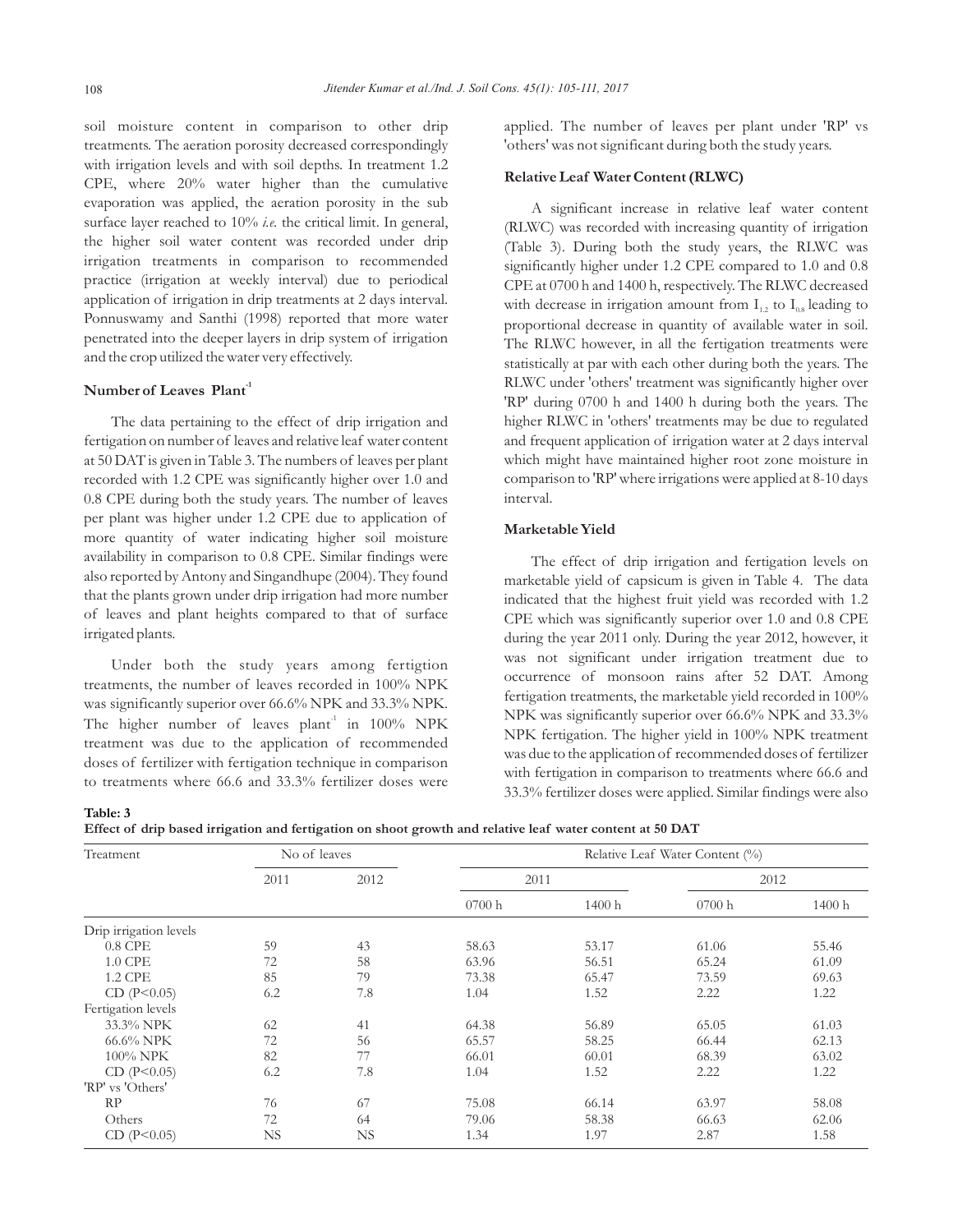| Treatment           |                                 | 2011                                                                              |       | 2012        |                                                                  |      |  |  |  |
|---------------------|---------------------------------|-----------------------------------------------------------------------------------|-------|-------------|------------------------------------------------------------------|------|--|--|--|
|                     | Marketable Yield<br>$(Mg ha^1)$ | Fertilizer expense efficiency B:C Ratio Marketable Yield<br>$(\text{kg kg}^{-1})$ |       | $(Mg ha-1)$ | Fertilizer expense efficiency B:C Ratio<br>$(\text{kg kg}^{-1})$ |      |  |  |  |
| Irrigation levels   |                                 |                                                                                   |       |             |                                                                  |      |  |  |  |
| $0.8$ CPE           | 25.74                           | 46.80                                                                             | 5.29  | 18.98       | 34.43                                                            | 3.40 |  |  |  |
| 1.0 CPE             | 27.93                           | 50.78                                                                             | 5.74  | 19.57       | 35.63                                                            | 3.53 |  |  |  |
| <b>1.2 CPE</b>      | 29.44                           | 53.52                                                                             | 6.04  | 19.13       | 36.67                                                            | 3.41 |  |  |  |
| CD (P < 0.05)       | 1.47                            | 2.72                                                                              |       | NS.         | 2.14                                                             |      |  |  |  |
| Fertigation levels  |                                 |                                                                                   |       |             |                                                                  |      |  |  |  |
| 33.3 % NPK          | 23.89                           | 74.66                                                                             | 6.54  | 18.36       | 56.51                                                            | 4.28 |  |  |  |
| 66.6 % NPK          | 28.00                           | 43.08                                                                             | 5.64  | 19.26       | 29.82                                                            | 3.34 |  |  |  |
| 100 % NPK           | 31.21                           | 31.85                                                                             | 4.94  | 20.06       | 20.40                                                            | 2.72 |  |  |  |
| CD (P < 0.05)       | 1.47                            | 2.72                                                                              |       | 1.10        | 2.14                                                             |      |  |  |  |
| 'RP' vs 'Others'    |                                 |                                                                                   |       |             |                                                                  |      |  |  |  |
| RP                  | 26.16                           | 26.69                                                                             | 10.70 | 18.40       | 18.79                                                            | 5.44 |  |  |  |
| Others              | 27.70                           | 51.30                                                                             | 5.70  | 19.23       | 35.57                                                            | 3.44 |  |  |  |
| CD ( $P \le 0.05$ ) | NS.                             | 3.41                                                                              |       | NS          | 2.77                                                             |      |  |  |  |

*Table: 4 Effect of NPK fertigation and irrigation depth on productivity and fertilizer expense efficiency of capsicum*

*reported by Mahajan et al. (2007); Singandhupe et al. (2007); Tanaskovik et al. (2011) and Pandey et al. (2013). The fruit yield obtained under 'RP' vs 'others' was not significant during both the study year. Gupta et al. (2010) reported that there was significant improvement in yield, quality, water and fertilizer use efficiencies of capsicum under drip irrigation and fertigation.*

#### *Fertilizer Expense Efficiency (FEE)*

*The highest FEE was recorded under 1.2 CPE because of higher fruit yield in comparison to 1.0 and 0.8 CPE during both the study years. Among fertigation, highest FEE was recorded under 33.3% RDF in comparison to other treatments with 66.6 and 100% RDF because of less amount of fertilizers application. The FEE was almost double in 'others' (drip-fertigation treatments) in comparison to 'RP'*  during both the study years. This was due to variation in *fertilizer doses from 33.3 to 100% NPK under 'others' as*  compared to 'RP' where 100% NPK was applied. Veerana *et al. (2001) reported that the FEE was higher with lower fertilizer dose and hence the performance of capsicum was not considerably affected due to small variation in dose of fertilizer with respect to water soluble fertilizer.*

#### *Benefit Cost Ratio*

*The B:C ratio was recorded highest under 1.2 CPE and 1.0 CPE as compared to 0.8 CPE in 2011 and 2012 primarily due to higher fruit yield. Among fertigation, highest B:C ratio was recorded under 33.3% RDF in comparison to other treatments with 66.6 and 100% RDF because of less amount of fertilizers application. Beyaert et al. (2007) reported that drip irrigation coupled with fertigation showed significant advantages in terms of yield and economic returns compared with conventional fertilization practices. In general, the B:C* 

*ratio was highest in RP in comparison to drip-fertigation treatments during both the study years. The higher B:C ratio in RP was due to less cost of cultivation primarily due to less cost of conventional fertilizers in comparison to drip irrigation treatments where cost of soluble fertilizers was much higher (by 15 times). Also, the interest and depreciation*  values of drip system were included which resulted in higher *cost of cultivation. The data also revealed that the labour requirement was higher under 'RP' in comparison to drip irrigated treatments. Similar results were also reported by Woltering et al. (2011) they that total labour requirement for the drip irrigated African Market Garden was on average 1.1 man hours per day against 4.7 man hours per day for the 2 farmers practice on a 500 m garden.*

#### *Plant Nutrient Uptake*

*The nutrient uptake in fruit and stover was determined at harvest and is given in Table 5.*

#### *Nitrogen Uptake*

*There was an increase of N uptake by 18.09 and 11.11% in fruit and total uptake under 1.2 CPE in comparison to 0.8 CPE. The higher uptake in I<sub>12</sub> may be due to higher soil water content, better root and shoot growth and yield, among irrigation level. Among fertigation treatments, significantly higher N uptake was recorded in fruit and stover (38.90 and -1 54.85 kg ha ) in 100% NPK application in comparison to 66.6 and 33.3% NPK leading to better root and shoot growth. Similar results were also reported by Badr et al. (2011) they found that total N uptake was appreciably higher with increasing N rate and with more frequent than with less frequent fertigation. The N uptake was significantly highest under 'others' over 'RP'.*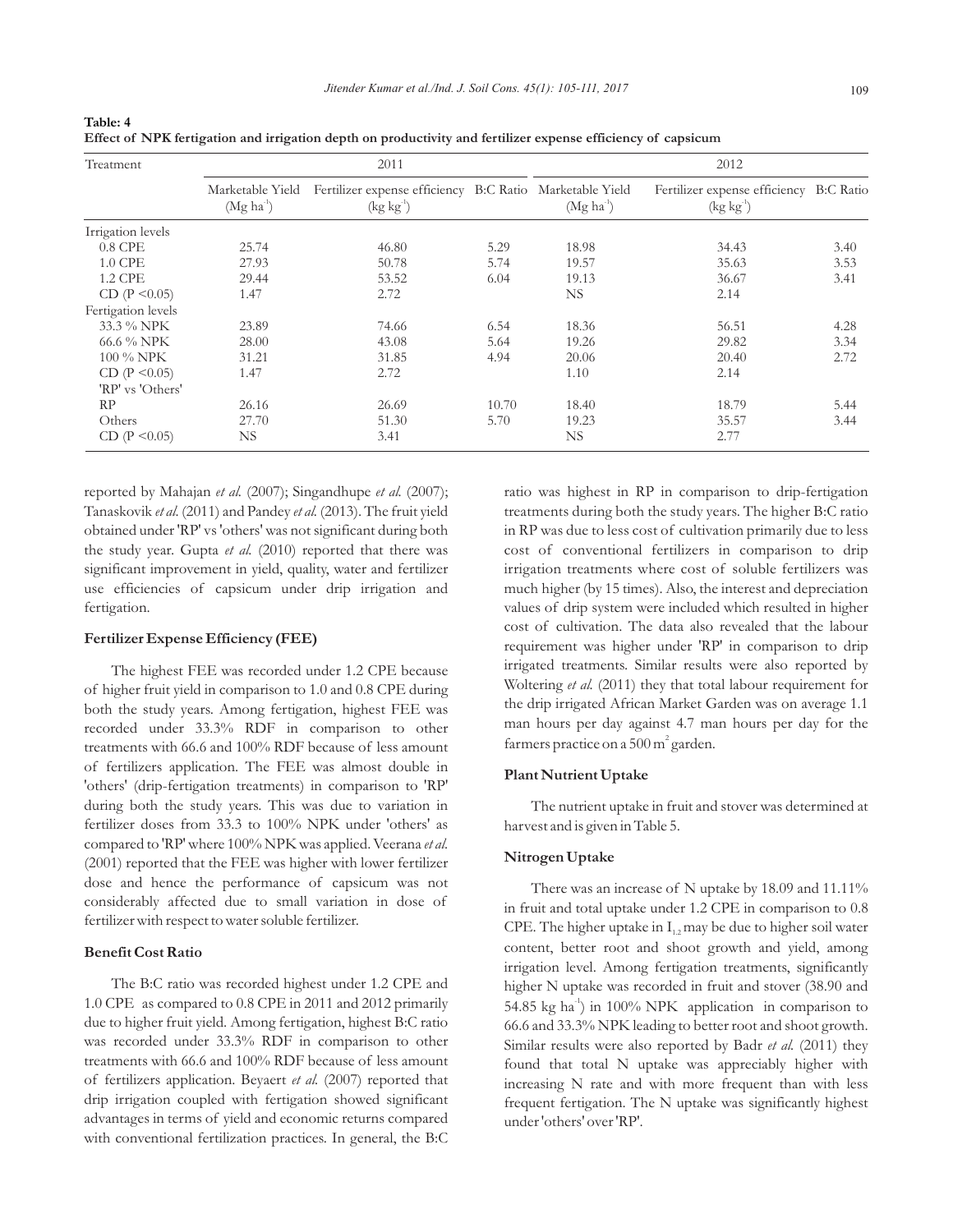| Table: 5                                                                       |  |
|--------------------------------------------------------------------------------|--|
| Effect of drip based irrigation and fertigation on nutrient uptake during 2012 |  |

| Treatments             |       | Nitrogen uptake (kg ha <sup>1</sup> ) |       |       | Phosphorous uptake (kg ha <sup>-1</sup> ) |       | Potassium uptake (kg ha <sup>1</sup> ) |        |       |
|------------------------|-------|---------------------------------------|-------|-------|-------------------------------------------|-------|----------------------------------------|--------|-------|
|                        | Fruit | Stover                                | Total | Fruit | Stover                                    | Total | Fruit                                  | Stover | Total |
| Drip irrigation levels |       |                                       |       |       |                                           |       |                                        |        |       |
| $0.8$ CPE              | 30.88 | 47.37                                 | 78.26 | 40.35 | 27.46                                     | 67.81 | 16.52                                  | 14.98  | 31.50 |
| 1.0 CPE                | 33.34 | 50.13                                 | 83.48 | 43.22 | 30.33                                     | 73.55 | 17.76                                  | 16.53  | 34.29 |
| 1.2 CPE                | 36.46 | 50.49                                 | 86.96 | 45.23 | 31.89                                     | 77.12 | 18.34                                  | 17.65  | 35.99 |
| CD(P<0.05)             | 5.63  | NS.                                   | 6.59  | 3.20  | 4.20                                      | 6.81  | 1.31                                   | 1.70   | 2.24  |
| Fertigation levels     |       |                                       |       |       |                                           |       |                                        |        |       |
| 33.3 % NPK             | 30.54 | 43.89                                 | 74.43 | 40.29 | 24.84                                     | 65.13 | 15.89                                  | 14.81  | 30.70 |
| 66.6 % NPK             | 31.24 | 49.27                                 | 80.51 | 42.33 | 30.22                                     | 72.54 | 17.38                                  | 16.26  | 33.65 |
| 100 % NPK              | 38.90 | 54.85                                 | 93.75 | 46.18 | 34.63                                     | 80.81 | 19.35                                  | 18.08  | 37.43 |
| CD(P<0.05)             | 5.63  | 3.62                                  | 6.59  | 3.20  | 4.20                                      | 6.81  | 1.31                                   | 1.70   | 2.24  |
| 'RP' vs 'Others'       |       |                                       |       |       |                                           |       |                                        |        |       |
| RP                     | 26.67 | 45.35                                 | 72.02 | 40.20 | 33.53                                     | 73.73 | 15.46                                  | 14.04  | 29.50 |
| Others                 | 33.56 | 49.33                                 | 82.90 | 42.93 | 29.90                                     | 72.83 | 17.54                                  | 16.39  | 33.93 |
| CD(P<0.05)             | 7.27  | 4.67                                  | 8.51  | NS.   | NS.                                       | NS    | 1.69                                   | 2.19   | 2.89  |

#### *Phosphorus Uptake*

*Phosphorus uptake in fruit and stover was significantly higher under 1.2 CPE in comparison to 1.0 CPE and 0.8 CPE. A significant increase of P uptake by 16.02% in stover was recorded with 1.2 CPE over 0.8 CPE. Among fertigation treatments, significantly higher P uptake was recorded in fruit and stover in 100% NPK in comparison to 66.6% NPK and 33.3% NPK. The P uptake in fruit and stover was not significant under 'RP' over 'others'.*

#### *Potassium Uptake*

*A significant increase of K uptake (11.01%) in fruit was recorded with 1.2 CPE over 1.0 and 0.8 CP. This may be due to better vegetative growth as a result of more volume of water applied in comparison to 0.8 CPE. In case of fertigation, the highest K uptake in fruit and stover was recorded with 100% NPK in comparison to 66.6 and 33.3% NPK. There was an increase of K uptake by 21.77 and 21.92% in fruit and total uptake with the application of 100% recommended dose of fertilizer in comparison to 66.6 and 33.3% NPK. Similar results were also reported by Hebbar et al. (2004) that NPK uptake was increased by WSF fertigation. The K uptake was significantly highest under 'others' over 'RP'.*

#### *4. CONCLUSIONS*

*The study concluded that the soil moisture content increased and aeration porosity decreased from 0.8 to 1.2 CPE up to 50 DAT. The drip based irrigation along with fertigation*  in general had higher fruit yield but lower B:C ratio in *comparison to flood and conventional fertilizer application. This was due to less cost of cultivation primarily due to less cost of conventional fertilizers in comparison to drip irrigation treatments where cost of soluble fertilizers was much higher. The drip based irrigation & fertigation led to* 

*increase in fertilizer expense efficiency over conventional flood irrigation and conventional fertilizers.*

#### *ACKNOWLEDGEMENTS*

*The authors thank All India Coordinated Research Project on Water Management, Indian Council of Agricultural Research for providing financial assistance to carry out these investigations.*

#### *REFERENCES*

- *Antony, E. and Singandhupe, R.B. 2004. Impact of drip and surface irrigation on growth, yield and WUE of capsicum (Capsicum annum L.). Agric. Water Manage., 65: 121-132.*
- *Badr, M.A., Taalab, A.S. and Tohamy, E.l.W.A. 2011. Nitrogen application rate and fertigation frequency for drip irrigated potato. Australian J. Basic Applied Sci., 5(7): 817-825.*
- *Beyaert, R.P., Roy, R.C., and Coelho, B.B.R. 2007. Irrigation and fertilizer*  management effects on processing cucumber productivity and water *use efficiency. Canadian J. Plant Sci., 87: 355–363.*
- *Gupta, A.J., Ahmad, M.F. and Bhat, F.N. 2010. Studies on yield, quality, water and fertilizer use efficiency of capsicum under drip irrigation and fertigation. Indian J. Horti., 67(2): 111-126.*
- *Hebbar, S.S., Ramachandrappa, B.K., Nanjappa, H.V. and Prabhakar, M. 2004. Studies on NPK drip fertigation in field grown tomato (Lycopersicon esculentum Mill.). European J. Agron., 21: 117-127.*
- *Hillel, D. 1982. Introduction to Soil Physics. Department of Plant and Soil Science, University of Massachusetts, Amaherst, Massachusetts, p 57 & 112.*
- *Kumar, A., Kwatra, J., Sharma, H.C., Sharma, A.K. and Singh, A.K. 2012. Feasibility study of gravity-fed drip irrigation system on hilly terrace land in mid-Himalayan regions. Ind. J. Soil Cons., 40(3): 202-206.*
- *Magar, S.S. and Nandgude, S.B. 2005. Micro-irrigation status and holistic strategy for evergreen revolution. J. Water Manage., 13(2): 106-111.*
- *Mahajan, G., Singh, K.G., Sharda, R. and Siag, M. 2007. Response of red hot pepper (Capsicum annum L.) to water and nitrogen under drip and check basin method of irrigation. Asian J. Plant Sci., 6(5): 815-820.*